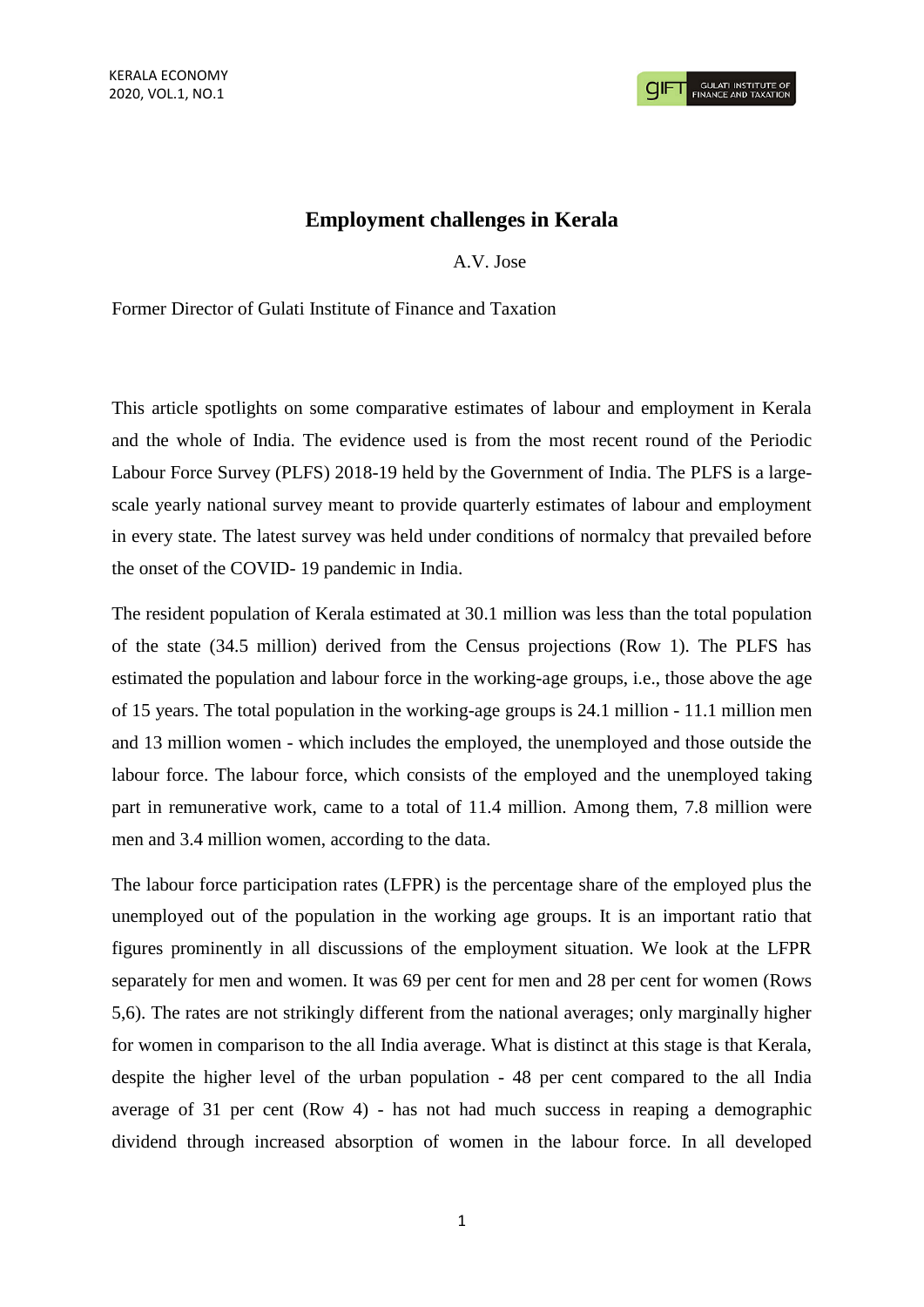countries, such uptake has been instrumental for raising the aggregate earning strength and income mobility of all households.

The marginally higher LFPR of women in Kerala has occurred along with a diversification of the labour force into the non-agricultural sectors. The percentage shares of men and women engaged in the primary sector - agriculture, animal husbandry and fisheries - in Kerala are among the lowest in India (Rows 7,8) and the shares of men and women in the tertiary sector - trade, transport and services - are among the highest (Rows 11,12). In the secondary sector, including manufacturing and construction, women are quite visibly present (Row 10).

**Table 1.** Estimates of population, labour force, employment and unemployment in Kerala and India, 2018-19.

| Sl. No         |                                                           | Kerala | India  |
|----------------|-----------------------------------------------------------|--------|--------|
| 1              | <b>Estimated Resident Population (million)</b>            | 30.1   | 1078.1 |
| $\overline{2}$ | Population aged $15 + \text{years}$ - Million - Men       | 11.1   | 404.2  |
| 3              | Population aged $15 + \text{years}$ - Million - Women     | 13     | 398.4  |
| $\overline{4}$ | Percentage of urban population in 2011                    | 47.7   | 31.2   |
| 5              | Labour force participation $(\%)$ of Men $(15+)$ years)   | 69.8   | 74.9   |
| 6              | Labour force participation $(\%)$ of Women $(15+)$ years) | 28.3   | 21.6   |
| 7              | Share of workers (%) in Primary Sector - Men              | 19.7   | 37.4   |
| 8              | Share of workers (%) in Primary Sector - Women            | 18.3   | 49.7   |
| 9              | Share of workers (%) in Secondary Sector - Men            | 33     | 27.1   |
| 10             | Share of workers (%) in Secondary Sector - Women          | 26.5   | 20.5   |
| 11             | Share of workers (%) in Tertiary Sector - Men             | 47.2   | 35.4   |
| 12             | Share of workers (%) in Tertiary Sector - Women           | 55.2   | 29.8   |
| 13             | Share of workers (%) regular wage/salary - Men*           | 27.1   | 25.2   |
| 14             | Share of workers (%) regular wage/salary - Women*         | 46.4   | 25.3   |
| 15             | Regular workers with social security (%) Men**            | 55.7   | 51.2   |
| 16             | Regular workers with social security (%) Women**          | 52.5   | 54.4   |
| 17             | Unemployment rate $(\%)$ among Men $(15+)$ years) *       | 8      | 8.7    |
| 18             | Unemployment rate $(\%)$ among Women $(15+)$ ears) *      | 19.8   | 8.7    |
| 19.            | Unemployment rate (%) Men, Secondary edu.&above) **       | 9.1    | 9.7    |
| 20             | Unemployment rate(%) Women, Secondary edu. & above)***    | 28.3   | 17.1   |

Source: Rows 1 to 3: (PLFS 2018-19 A-5); Row 4: Census of India, Government of India (2017); Rows 5 to 6: A-217; Rows 7- 12: A-225; Row 13: A-251; Row 14: A-252; Row 15-16: A-255; Row 17,18: A-221; Rows 19,20: A-144, A-145 all from PLFS 2018-19.

\*Percentages based on current weekly status estimates;

\*\* Access to PF/ pension, gratuity, health care and maternity benefit;

\*\*\* Percentages based on yearly usual status estimates

2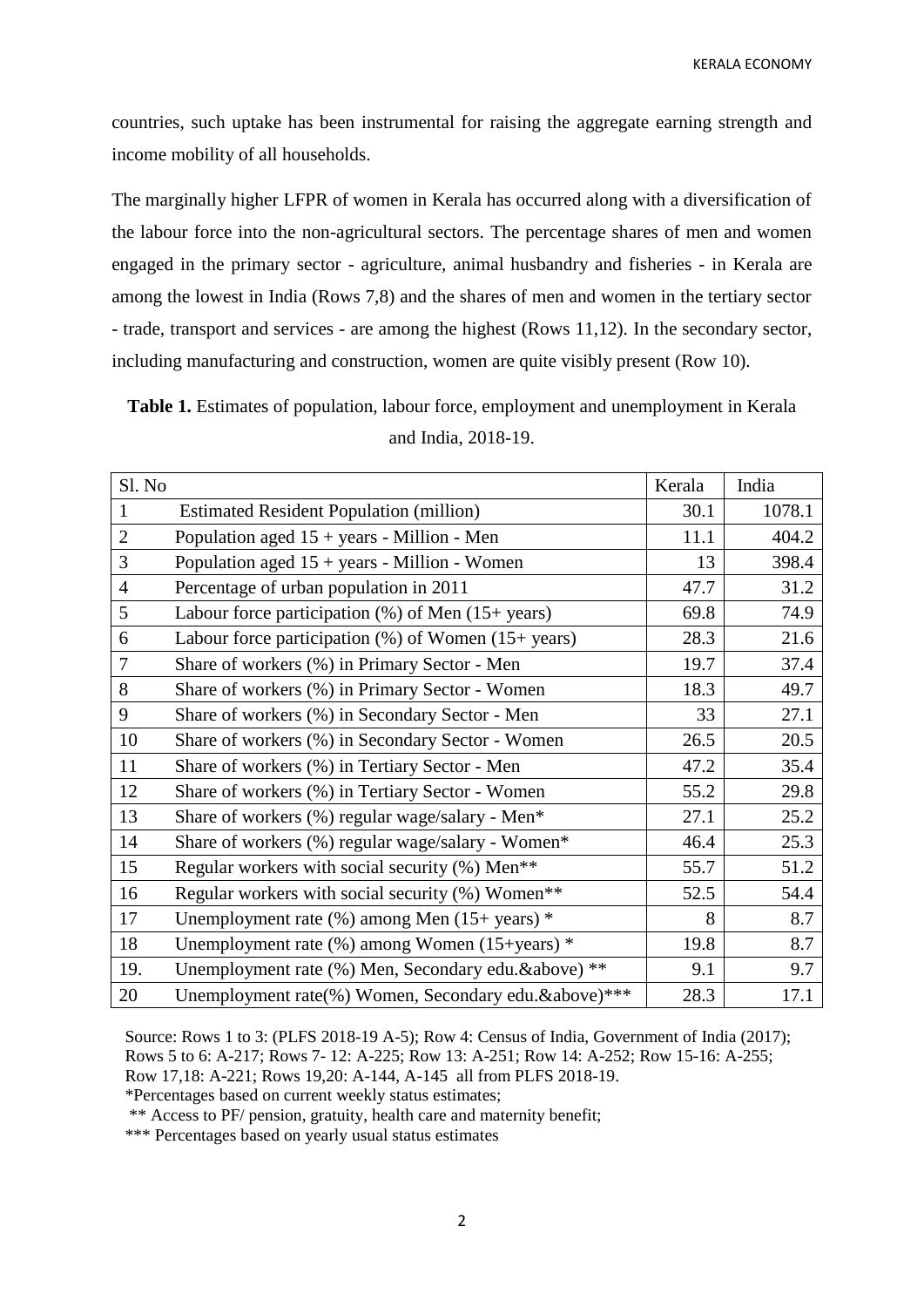A.V.JOSE

The status-wise distribution of workers into three broad categories - self-employed, regularly paid and casual labour - gives interesting information. Regularly paid workers receiving wages or salaries account for 27 per cent of all male workers; the corresponding proportion among women is 46 per cent (Rows 13,14). The share of women with regular jobs in Kerala is among the highest in Indian states. The total number of regular workers came to 3.8 million - 2.1 million men and 1.7 million women - just about a third of the entire labour force in the state. More than half of these regular workers - 56 per cent of men and 53 per cent of women - were entitled to some social security benefits including pensions, gratuity, health and maternity benefits etc (Rows 15,16). Included in this crowd are the 1.3 million workers formally employed by the government and private corporate sectors, mostly for servicerelated activities (Government of Kerala, 2020, Appendix 7.2.9).

The rest of the labour force (two-third of a total of 11.4 million as estimated in 2018-19) are incumbents of the informal economy. They belong to different status groups like the selfemployed, regular wage earners in small establishments, casual workers or the unemployed. Many of them fall outside the purview of social security provisions mandated by the state. The situation is just the same in other Indian states, where the relative proportions of workers with regular jobs and access to social security are similar and often lower too (Rows 13-16).

The inadequacy of jobs for aspiring workers gets reflected in the higher rates of unemployment among women. The unemployment rate among women of working age groups in Kerala (20 per cent) was more than twice the corresponding average for men (Rows 17,18). The ratio goes up as women move up the ladder of skill development. The unemployment rate among women with secondary education and above was three times the corresponding rate for men (Rows 19,20). The difference was sizeable but less sharp at the all India level. The educated labour force is always in the lookout for formal jobs, which offer better wages and working conditions. The State Planning Board of Kerala estimated that in 2019, there were 3.8 million such job seekers in the state, among whom 63 per cent were women (Government of Kerala 2020, Appendix Table 7.2.10).

The track record of the state with the creation of formal sector jobs has so far been unremarkable. The growth of such jobs was slow in the organised manufacturing industries. As per estimates of the Annual Survey of Industries (ASI, 2020), total factory employment of establishments hiring more than ten workers in Kerala was 0.3 million in 2017-18, less than 3 per cent of the total employment in the state. Big manufacturing establishments have never